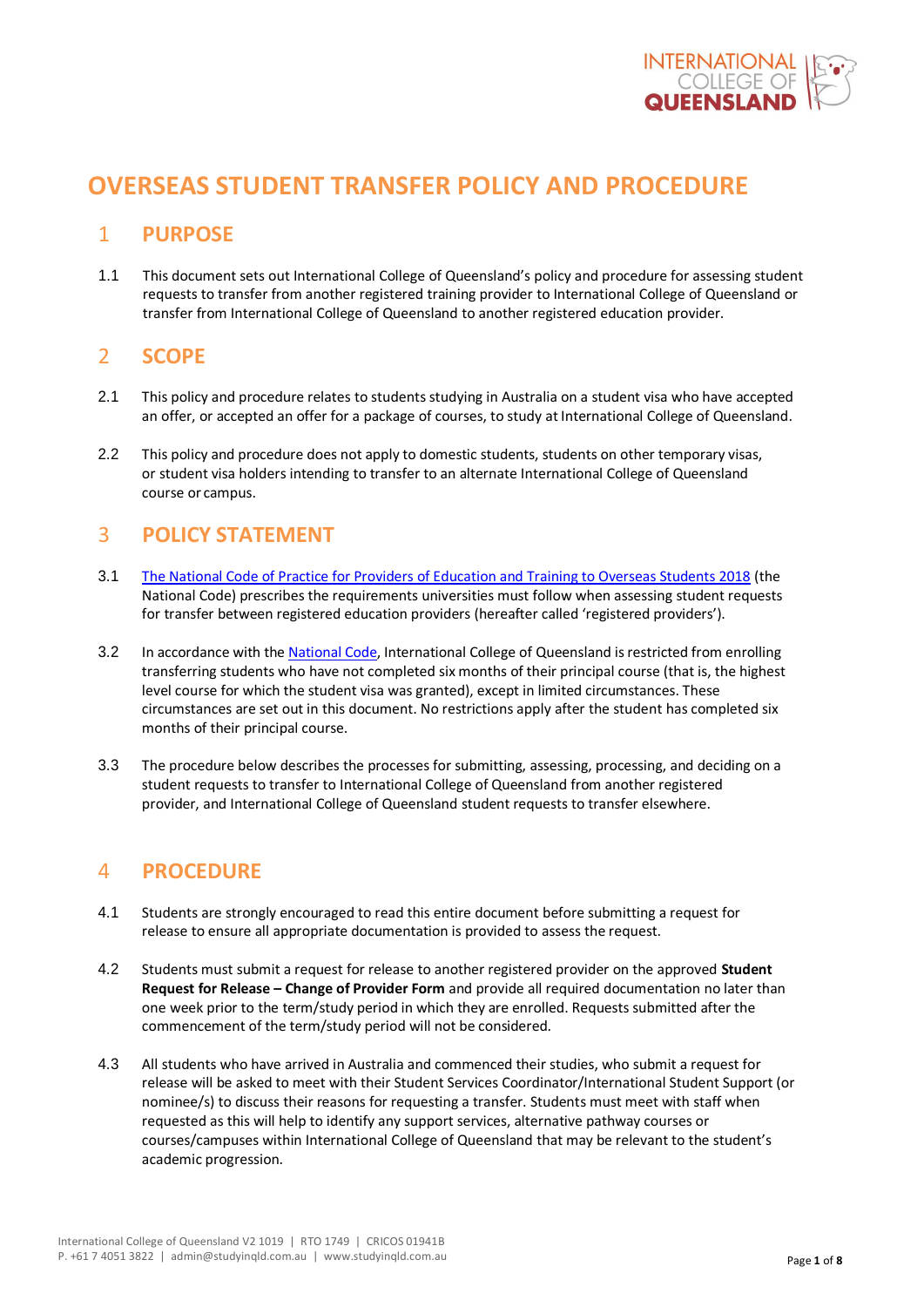

- 4.4 Students who have not yet entered Australia will need to submit a request to defer their commencement to International Admissions. Refer to the **Defer, Suspend and Cancel Enrolment–Policy and Procedures** for further information.
- 4.5 All student requests for release will be assessed in accordance with this policy and procedure, the *[Education](https://www.legislation.gov.au/Browse/ByTitle/LegislativeInstruments/InForce/0/0/Principal) [Services for Overseas Students Act 2000](https://www.legislation.gov.au/Browse/ByTitle/LegislativeInstruments/InForce/0/0/Principal)* (ESOS Act) and the [National](https://www.legislation.gov.au/Browse/ByTitle/LegislativeInstruments/InForce/0/0/Principal) Code.
- 4.6 All circumstances, including personal, medical, and compassionate and compelling circumstances will be taken into consideration when assessing a request for release.
- 4.7 Student Services and/or International Compliance will notify students of the outcome of their request within 10 working days after receiving a complete and fully documented request for release application (see section 4.8 below).
- 4.8 Documentation/information required includes:
	- an International College of Queensland **Student Request for Release – Change of Provider Form**
	- a one-page statement of the reasons for their request (including how the transfer would be in the student's best interests) and giving International College of Queensland permission to contact the proposed new registered provider to confirm that a valid offer has been made, or permission to contact the pathway provider to confirm the request for release has been assessed by them, and indicating their support for release (including details of academic progression, attendance and whether support services have been accessed where required)
	- recent and appropriate documentary evidence to support and substantiate claims of medical circumstances (that is, a medical certificate or letter that includes the medical practitioner's name and contact details on official certificate or letterhead, including the date of the consultation), or appropriate documentary evidence to support and substantiate claims of compassionate and compelling circumstances
	- a valid offer letter (demonstrating/confirming all entry criteria have been satisfied) from a new registered provider
	- written evidence of support from International College of Queensland academic staff/support services of the student's inability to cope academically and that support services have been accessed
	- For students under 18 years of age, written evidence that the student's parent or legal guardian supports the transfer and written confirmation from the proposed new provider that they accept responsibility for approving the student's accommodation, support and general welfare arrangements.
- 4.9 If the request is approved, the student will be advised of the requirement to contact the Department of [Home](https://www.homeaffairs.gov.au/) [Affairs](https://www.homeaffairs.gov.au/) to seek advice on whether a new visa is required. The release approval will be recorded in the Provider Registration and International Students Management System (PRISMS).
- 4.10 Students who submit a request for release that do not meet eligibility requirements (including undocumented applications) will be advised why their application cannot be accepted.
- 4.11 If the request is denied, the student will be advised in writing the information/circumstances taken into account, the reasons for the decision in writing, and their right to appeal the decision in accordance with the **Student Feedback – Compliments and Complaints Policy and Procedure**.
- 4.12 A request for release will be assessed by Student Services/International Compliance or nominee.
- 4.13 All requests for release to another provider, and copies of all responses, must be kept in the student's file in the College's record keeping systems (VETTRAK).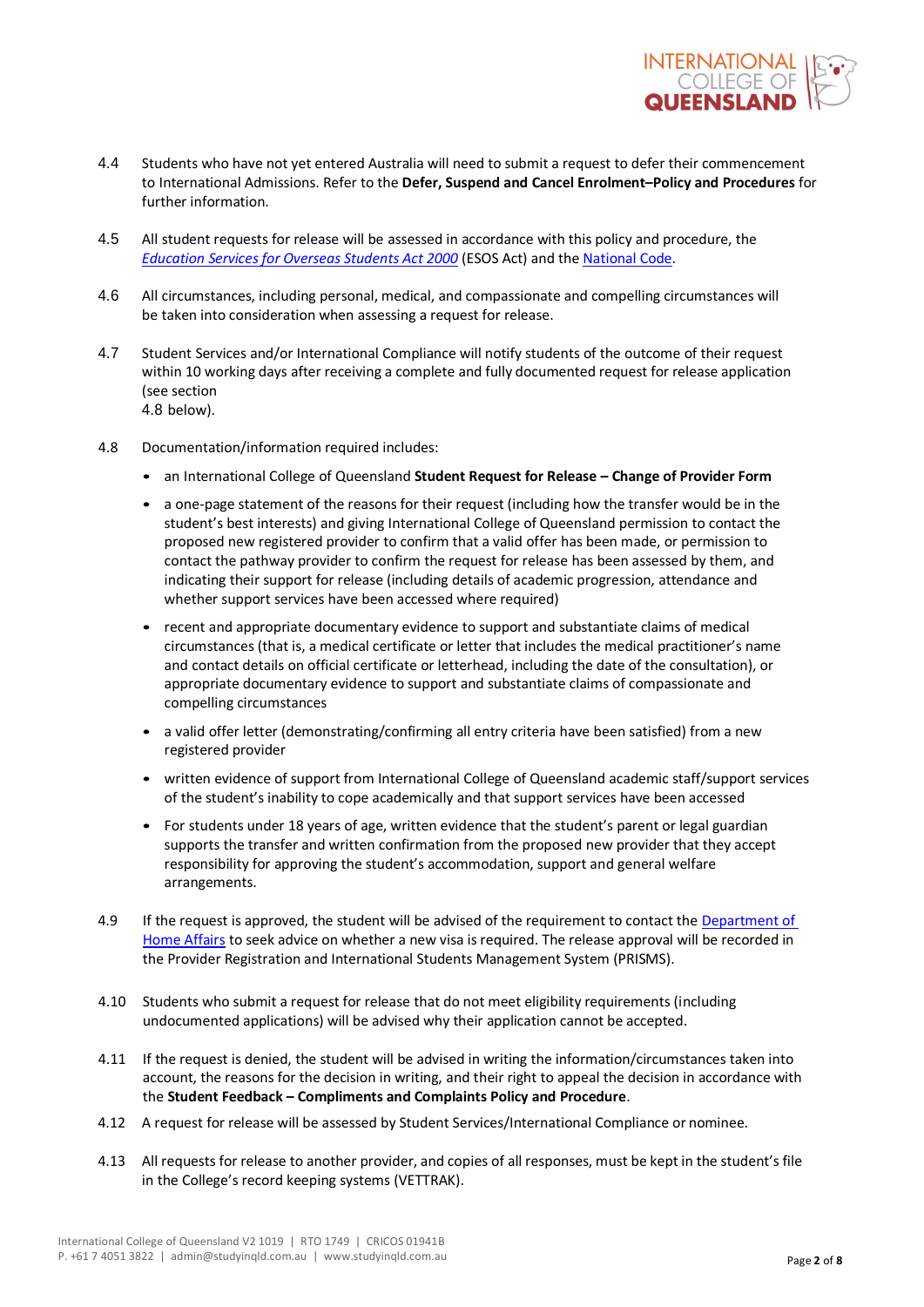

- 4.14 Students are not permitted to transfer to a level of study that is lower than the highest level registered course/s for which the student visa was granted. For details, refer to the [Department](https://www.homeaffairs.gov.au/) of Home [Affairs.](https://www.homeaffairs.gov.au/)
- 4.15 If the request is denied or the student subsequently submits an appeal that is unsuccessful, and the student does not intend to continue studies at International College of Queensland, their enrolment and Confirmation of Enrolment (COE) will be cancelled. These details will be reported via PRISMS to the [Department of Home Affairs. S](https://www.homeaffairs.gov.au/)tudents must seek the [Department of Home Affair's](https://www.homeaffairs.gov.au/) advice and be aware of the potential impact on their student visa. To avoid visa cancellation, students may return to their home country and request voluntary cancellation of their current student visa.

### **Students transferring to International College of Queensland from another registered provider**

- 4.16 International College of Queensland may enrol a student transferring from their principal course of study from another registered provider if:
	- the original registered provider has ceased to be registered or the course in which the student is enrolled has ceased to be registered
	- the original registered provider has recorded their release decision in PRISMS
	- the original registered provider has had a sanction imposed on its registration by the Australian Government or state or territory government preventing the student from continuing their principal course, or
	- any government sponsor of the student considers the change to be in the student's best interest and has provided written support for that change (in this case, a provider letter of release is notrequired).
- 4.17 Documentary evidence supporting a student's request for transfer to International College of Queensland must be kept on the student's file in VETTRAK. Information to be recorded includes confirmation that the release decision has been recorded in PRISMS and a copy of the International College of Queensland offer.

### **International College of Queensland students transferring to another registered provider**

- 4.18 Subject to the timelines stated in the Academic Calendar and the Student Refund Policy [and Procedure,](https://www.cqu.edu.au/policy)  students may request a release (transfer) to another registered provider within their first six months of study **only** if the following apply:
	- any of the circumstances stated in section 4.16 above apply to International College of Queensland. In these circumstances a release letter is not required, or
	- International College of Queensland determines that the transfer is warranted if any of the following circumstancesapply:
		- $\circ$  the student requests transfer to study a course of an academic level considered higher than the level of their current course, in a discipline area not available in International College of Queensland
		- $\circ$  the student is currently enrolled in their International College of Queensland principal course, is unable to cope academically, and provides evidence that
			- a) they have academic support for the transfer, and
			- b) they have been unable to achieve satisfactory course progress even after engaging in International College of Queensland's monitoring academic progress & intervention strategies and making a genuine, documented effort with their studies at International College of Queensland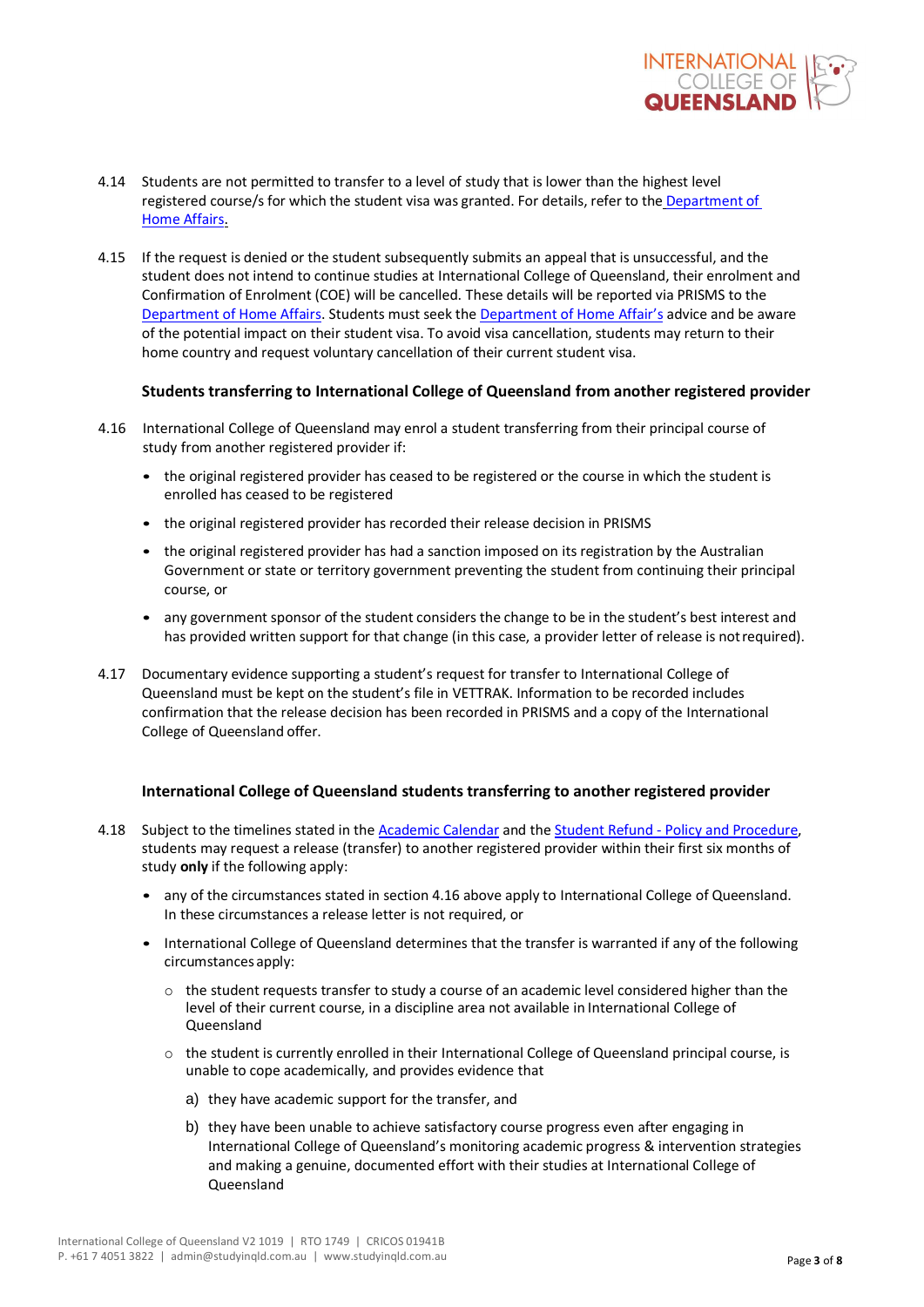

- o evidence of and documented compassionate or compelling circumstances beyond the student's control, e.g. personal or educational problems that cannot be addressed by International College of Queensland support services
- o evidence that the student's reasonable expectations about their course have not been met, the student was misled by their agent/migration agent, and the course is therefore unsuitable to the student's needs and objectives
- $\circ$  the student is currently studying at a International College of Queensland approved pathway/package provider and the pathway provider has assessed the student for release and supports the student's transfer to another provider (resulting in the student being unable to satisfy International College of Queensland's admissionrequirements)
- o the student demonstrated an inability to meet the entry requirement conditions of the principal course at International College of Queensland and International College of Queensland determines (or has evidence from a pathway provider) that the student made a genuine attempt to meet the conditions
- $\circ$  the student has no outstanding debt and has paid all tuition fees/monies owing to International College of Queensland (applicable to all students).
- 4.19 Government sponsored students will be released to another registered provider where the sponsor considers the change to be in the student's best interest and has provided written support for thatchange.

### **Cancelling enrolment and requesting refunds**

- 4.20 International College of Queensland will cancel the enrolment of students whose request for release (transfer) to another provider is approved, and will record the decision in PRISMS.
- 4.21 Students with credit in their student fees account will be required to apply for a refund of fees in accordance with the Student Refund - Policy and Procedure.
- 4.22 Students may be subject to academic and financial penalties applicable to cancellation of enrolment where a request for release (transfer) is submitted after the census date in the relevant study period and cannot be accepted. For details, refer to the Refund - Policy and Procedure.
- 4.23 Students who withdraw from studies without requesting a release or before receiving a release decision, or they may be subject to visa cancellation by the [Department of Home](https://www.homeaffairs.gov.au/) Affairs.

### **Denying student requests to transfer to another registered provider**

- 4.24 The following circumstances are considered to have a detrimental impact on the student's educational outcomes for which their student visa was granted and may result in a request for release being denied:
	- the student has not completed the first six months of their studies in their principal course and is requesting a transfer to a lower level qualification or different discipline area offered by International College of Queensland, for reasons other than documented academic ability
	- International College of Queensland considers that the student is trying to avoid being reported to the [Department of Home](https://www.homeaffairs.gov.au/) [Affairs](https://www.homeaffairs.gov.au/) for failure to meet International College of Queensland progression/attendance requirements, and has already been identified for unsatisfactory progression/attendance and has received a Notice of Intent to Report
	- the student has already been reported to the [Department of Home Affairs](https://www.homeaffairs.gov.au/) for unsatisfactory progression/attendance (including where a student has been reported by a pathway/packaged provider)
	- the student has outstanding tuition fees, other debts or fines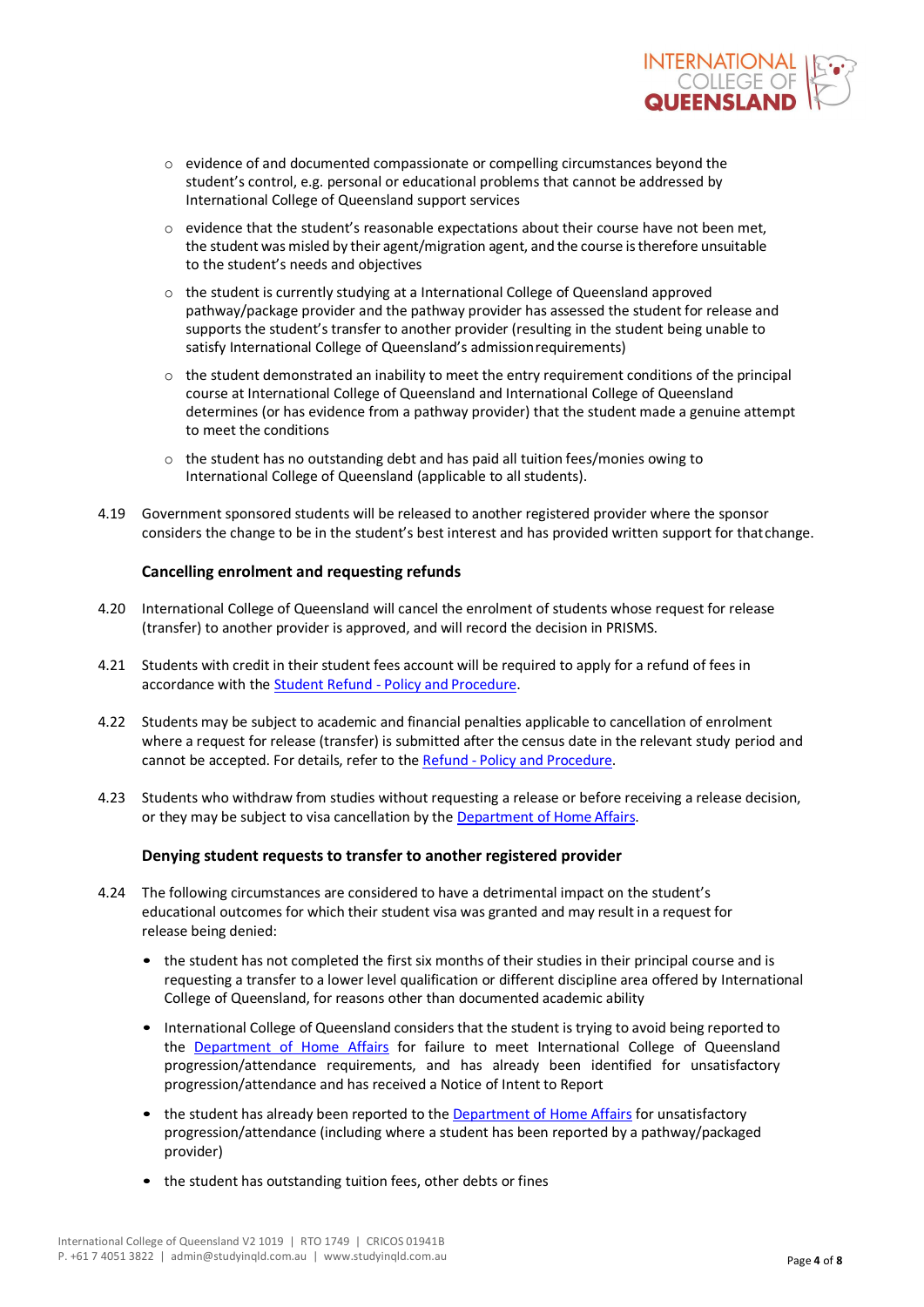

- the student is under the age of 18 and has no written evidence of the student's parent or legal guardian support for the request for release (transfer), and no written confirmation that the new provider will accept responsibility for approving the student's accommodation, support and general welfarearrangements
- no written confirmation from another registered provider has been provided that a valid unconditional enrolment offer has been made (unless release has been granted by a pathway/packaged provider of International College of Queensland indicating that the student is unable to satisfy International College of Queensland admissionrequirements)
- the student requests a release (transfer) to study a course at another registered provider of an academic level and in a discipline area available at a International College of Queensland campus in the relevant state
- the student has only recently started studying and has completed less than four weeks of their principal course and has not accessed the full range of academic and support services available at International College of Queensland
- the transfer would jeopardise the student's progression through a package of courses, for example, but not limited to, where it is clear the student cannot meet the conditions attached to the offer of enrolment made by a new provider
- the student has changed their mind about the course, including students enrolled in a pathway course and have not provided evidence to demonstrate that their course expectations have not beenmet
- the student wants to live somewhere else (unless documented evidence of approved compassionate or compelling circumstances is provided that demonstrates the student must move away from their currentlocation).
- the transfer would result in a breach of the student's mandatory or discretionary student visaconditions
- the student wants to transfer to a provider with lower tuition fees, or
- the student has provided fraudulent supporting documentation to support the claims/reasons for release.

### **Refunds**

4.25 All student requests for refunds are decided in accordance with the Refund [Policy and](https://www.cqu.edu.au/policy) Procedure.

### **Right to appeal**

### **Internal appeal**

- 4.26 Students who can demonstrate that this policy and procedure has not been followed regarding decisions affecting the student may lodge an appeal. Students may lodge an appeal by writing a letter to the Director (or nominee) within 20 working days of receipt of the outcome letter.
- 4.27 Students must submit sufficient details and/or relevant documentation to support their appeal, which specifically indicates a breach of this policy and procedure. The Director will notify the student of the appeal outcome within 10 working days after receiving a complete documented request forappeal.
- 4.28 Appeal requests submitted via email or that do not relate to the adherence of this policy and procedure will not be considered.
- 4.29 During the internal appeal process, the student's enrolment will be maintained unless the student notifies International College of Queensland of cancellation of studies or fails to re-enrol. Students must attend all classes and continue with their course of study during the appeal process.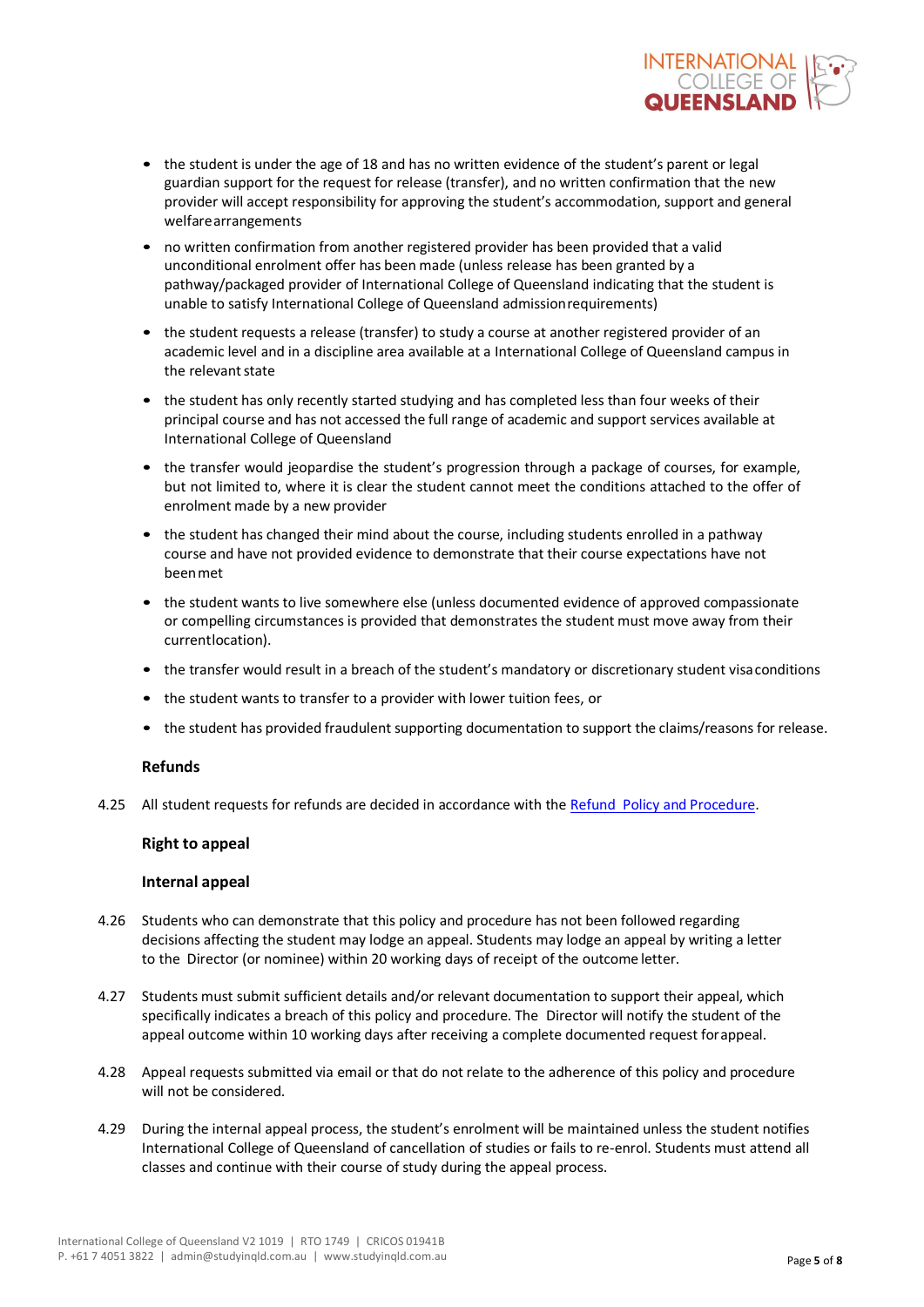

4.30 If the appeal to the Director (or nominee) is successful, the student will be advised in writing. The release approval will be recorded in PRISMS within five working days.

#### **External appeal**

- 4.31 If the internal appeal to the Director (or nominee) is unsuccessful, students will be advised in writing of the outcome and reasons for the decision. Students may follow a further avenue of appeal through the Queensland State Ombudsman's Office. The internal appeal process must be completed before lodging an external appeal.
- 4.32 If students are enrolled, their enrolment will be maintained until the external appeal process is completed. Students are required to maintain class attendance and academic progression until the outcome has been finalised by the Queensland State Ombudsman. Students intending to lodge an external appeal must do so within 20 working days of the outcome of the internal appeal by notifying the Director (or nominee) in writing. Proof of lodgement of the external appeal must be submitted within five working days to the Director (or nominee).
- 4.33 If the external appeal is successful, the Director (or nominee) must be notified immediately. The decision of the Queensland State Ombudsman will be entered into PRISMS within five working days of the official notification of a successful external appeal.
- 4.34 In all cases, the decision of the Queensland State Ombudsman is final and no further appeals can bemade.

# 5 RESPONSIBILITIES

### **Compliance, monitoring and review**

- 5.1 International College of Queensland's Academic Board is the process owner for all student transfers between registeredproviders.
- 5.2 The Director is responsible for implementing this policy and procedure across all International College of Queensland campuses.
- 5.3 Student Services Coordinator/International Compliance (or nominee) is responsible for assessing all requests for release (transfer) to another provider in accordance with this policy and procedure, and the [National](https://www.legislation.gov.au/Browse/ByTitle/Acts/InForce/0/0/Principal) Code.
- 5.4 The Director (or nominee) is responsible for ensuring these procedures are followed and assessing internal appeals in accordance with the Student Feedback – Compliments and Complaints Policy and Procedure.
- 5.5 This policy and procedure is regularly reviewed to ensure its alignment with the ESOS Act and the [National](https://www.legislation.gov.au/Browse/ByTitle/Acts/InForce/0/0/Principal) [Code, a](https://www.legislation.gov.au/Browse/ByTitle/Acts/InForce/0/0/Principal)nd continues to be effective and relevant.

## Reporting

5.6 Student Services/International Compliance (or nominee) is responsible for ensuring all reporting is completed in PRISMS as required.

# Records management

5.7 All records relevant to these procedures must be maintained in International College of Queensland's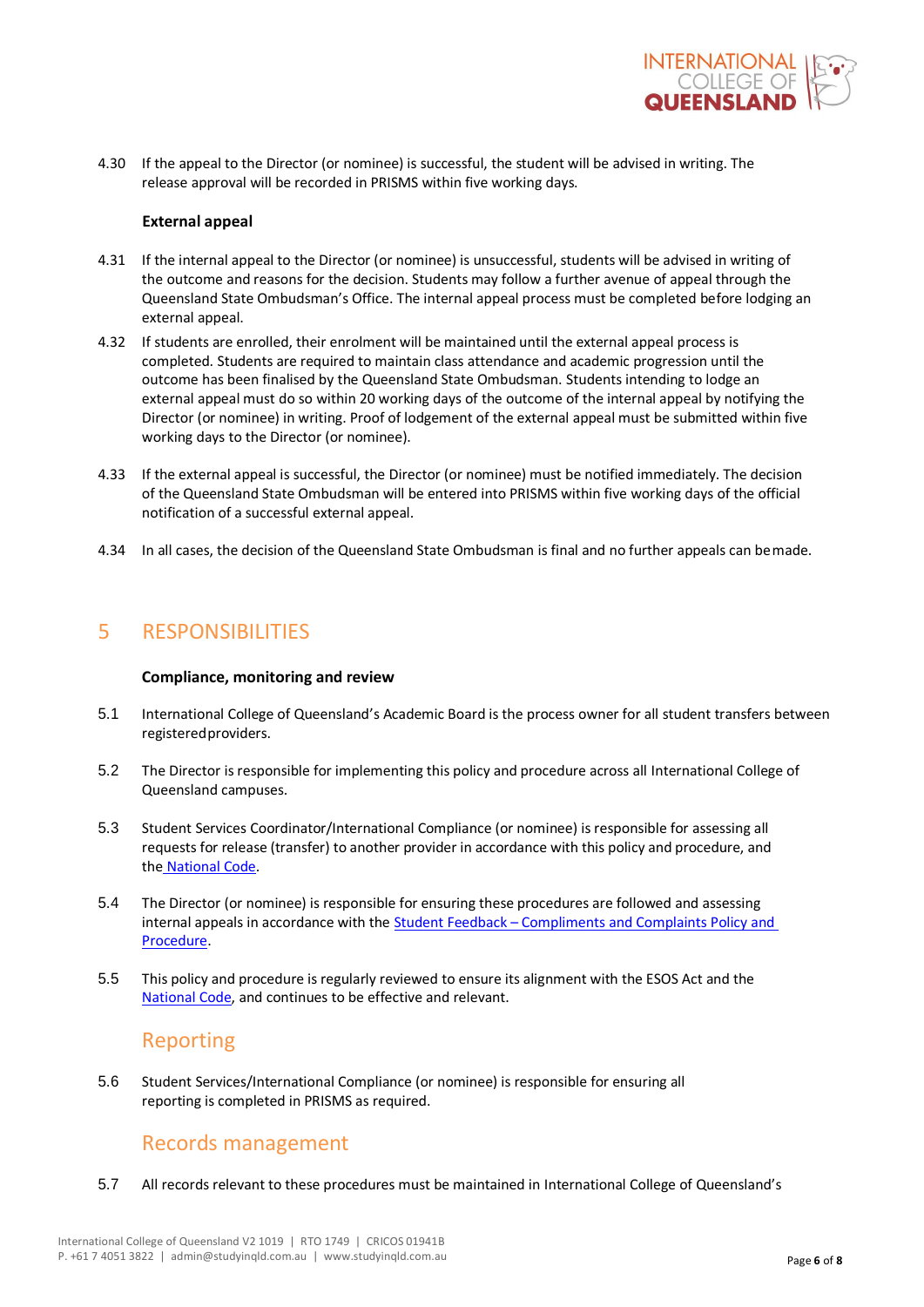

recognised recordkeeping systems, i.e. VETTRAK.

5.8 All requests for transfer, including documentation, assessment details, decisions and letters must be retained for at least two years after the student ceases to be an accepted student.

# 6 DEFINITIONS

### **Terms and definitions**

**Compassionate and compelling circumstances** means circumstances that are generally beyond the student's control which a reasonable person would consider is not due to the student's action or inaction, either direct or indirect, and for which the student is not responsible. The situation must be unusual, uncommon or abnormal, and which have a significant impact upon a student's course progress or wellbeing. Compassionate and compelling circumstances include:

- Serious illness or injury, where a medical certificate states that the student is unable to attendclasses
- Bereavement of close family members such as parents or grandparents (where possible a death certificate should be provided)
- Major political upheaval or natural disaster in the home country requiring emergency travel and this has impacted on the student's studies (evidence may be required)
- A traumatic experience which could include:
	- Involvement in, or witnessing a serious accident; or
	- Witnessing or being the victim of a serious crime and this has impacted on the student (these cases should be supported by police or psychologists' reports)
- Where the College was unable to offer a pre-requisite unit or course
- Inability to begin studying on the course commencement date due to delay in receiving a student visa

Other circumstances maybe considered upon presentation of documentary evidence to support the

claim.

**CRICOS** means the Commonwealth Register of Institutions and Courses for Overseas Students which is maintained by the Australian Department of Education and Training.

**COE** means Confirmation of Enrolment. The document issued for the purpose of applying for a student visa.

**Medical circumstances** means a medical/psychological report with reference to the health professional opinion regarding the student's ability to undertake or continue studies.

**Pathway provider** means a provider formally approved by International College of Queensland to deliver courses that permit students to gain entry to International College of Queensland courses

**Principal course** means the highest qualification covered by the student's visa, normally the last course where the visa has been issued for multiple courses

**PRISMS** means the Provider Registration and International Student Reporting System reporting database, which is shared between education providers in conjunction with the Australian Department of Education and Training (DET) and the Department of Home Affairs (DOHA)

**Six months of study** refers to six calendar months from the commencement of the principal course and is not directly relative to College teaching terms.

**Student visa** means a temporary visa within any of the types of visa listed from time to time as student visas in section 1.03 of the *[Migration Regulations 1994](https://www.legislation.gov.au/Browse/ByTitle/LegislativeInstruments/InForce/0/0/Principal)*.